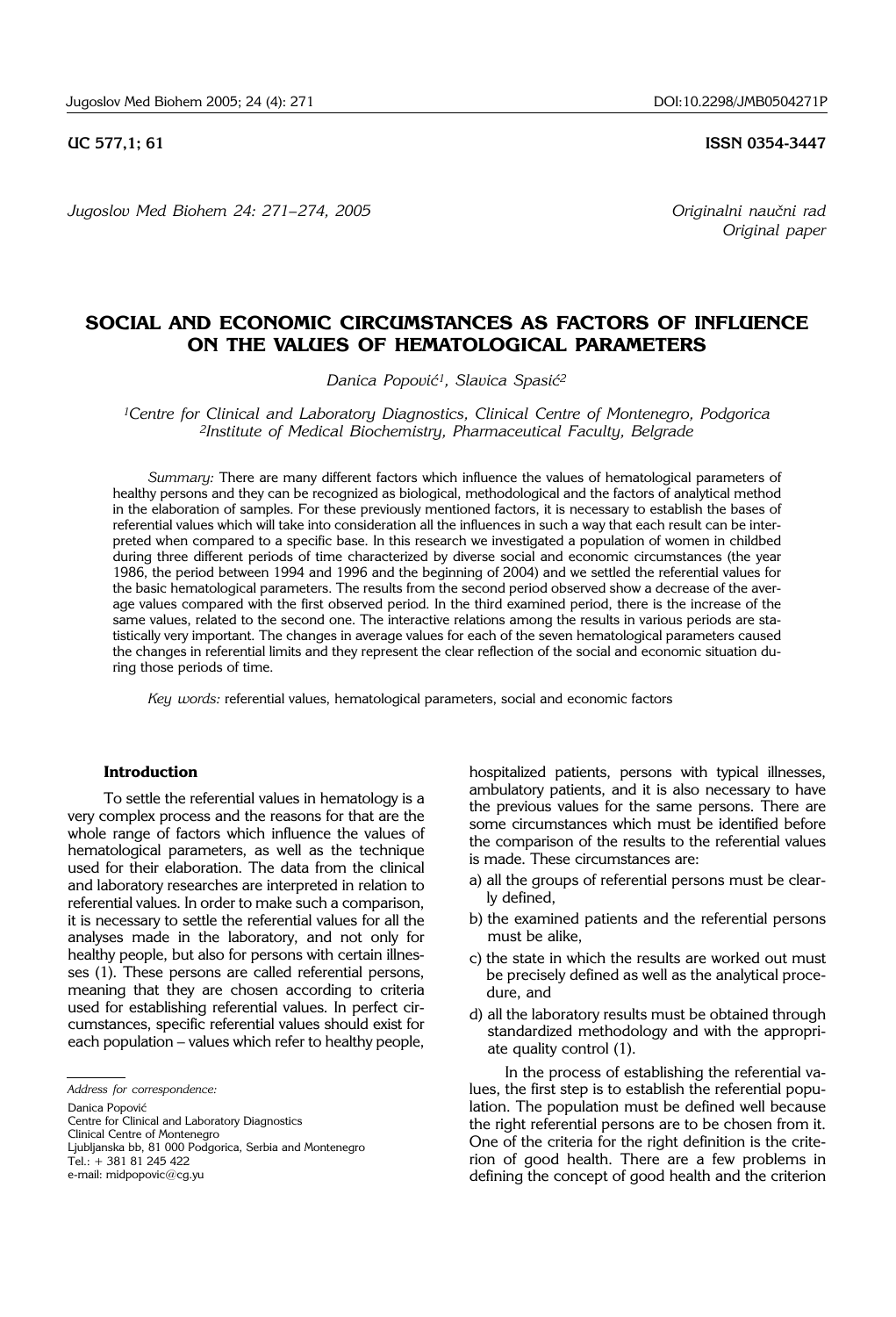cannot be completely fulfilled even with various definitions, including the definition by the World Health Organization which says that health is »the state of complete physical, mental and social well-being, not only the absence of illness and weakness« (2). This was the attempt to define absolute state of health. However, absolute health does not exist. There is a very thin line between sickness and health and it is difficult to recognize it, especially if various criteria are taken into consideration. That is why the state of health is not an absolute, but a relative one. But the truth is, the state of health cannot be defined only on the basis of exclusion of sickness. The values which are the results of a certain research can be compared to the earlier values for the same persons or to the referential values. The referential values are altered, by agreement, into a referential interval with two referential limits. The validity of any interval depends on the proper selection of persons, then, and the samples should be collected in accordance with a certain state, the quality control and the assessment of the analytical variation in the process of establishing the referential values (3). It is agreed that the referential interval should be defined as the central one, 95% (0.95), and it is limited with 2.5 (0.025) and 97.5 (0.975) percentiles, meaning that 2.5 % of the values are eliminated from each distribution end of the referential values  $(1-5)$ .

The aim of this work was to establish the referential values of the basic hematological parameters for a certain population of women in childbed, to figure out the referential limits, to study the influence of the social and economic circumstances on the values of hematological parameters and to establish the base of referential values which includes all the previously mentioned factors of influence.

#### **Material and Methods**

The examination was made in three different periods of time  $-$  in 1986, when 132 women were examined; during the period from 1994 to 1996, when 400 women were examined; and at the beginning of 2004, when 375 women were examined. The women were chosen by the method of random choice at the Clinic for Gynecology, the Clinical Center of Montenegro, Podgorica.

The hematology parameters: the number of red blood cells, hemoglobin, haematocrit, mean cell volume (MCV), mean cell hemoglobin (MCH), mean cell hemoglobin concentration (MCHC) and the number of white blood cells are determined on the electronic counter AL 816. The basic statistical parameters are determined for each group (the average values, the standard deviation, the quotient of variation), as well as the referential limits, and they are 2.5 and 97.5 percentiles. The Student's test and the analyses of variance are used to survey the importance of diversities among average values.

#### **Results**

The results of the obtained values for each parameter and for each observed period of time are represented in *Table I.*

Statistically significant difference in the values of hemoglobin is found in the first and the second period of time  $(t=3.24, p=0.001)$ . That is, also, the case between the second and the third period of time  $(t=7.44, p<0.001)$ .

The values of red blood cells found in 1986 are higher when related to the values from the second period of time (t=8.75,  $p < 0.001$ ). The same is with values found in 2004 related to the second period  $(t=5.44, p<0.001)$ .

The values of haematocrit found in 1986 are significantly higher (t=6.74,  $p < 0.001$ ), as well as the values from the year 2004 ( $t=6.90$ ,  $p<0.001$ ) when related to the values found in the second observed period, from 1994 to 1996.

The values of MCV found in 1986 do not differ significantly from those found in the period from 1994 to 1996 (t=1.075, p=0.088). The values found in 2004 also do not differ significantly from those found during the second period of this research  $(t=3.058, p=0.001)$ .

The difference between the average values of MCH in the first two periods is statistically significant, meaning that the values found from 1994 to 1996 are higher ( $t=5.24$ ,  $p<0.001$ ). The values found in 2004 are higher than those found in the second period of this research (t=3.56,  $p < 0.001$ ).

There is a significant diference between the average values of MCHC found in the first two periods  $(t=7.24, p<0.001)$ . There is, also, a difference between the results found in the second and the third period of time  $(t=13.02, p<0.001)$ .

The values of white blood cells found in 1986 are higher than the ones found during the second period of this research (t=3.173,  $p < 0.001$ ), and the values found in the third period are higher than those found in the second one  $(t=7.257, p<0.001)$ .

# **Discussion**

Many factors are mentioned as having a great influence on the values of hematological parameters  $(7-10)$ .

We discovered that the values of hemoglobin in the first observed period are significantly higher, related to the values from the second period of time, from 1994 to 1996. In this period, the socio-economic circumstances were getting worse and the fall of the standard of living was recorded. It is obvious that there is a decrease of the values in the second period related to the first one. In the third period, there is an increase of the values when related only to the second one, but it is not the case when related to the first one. These rela-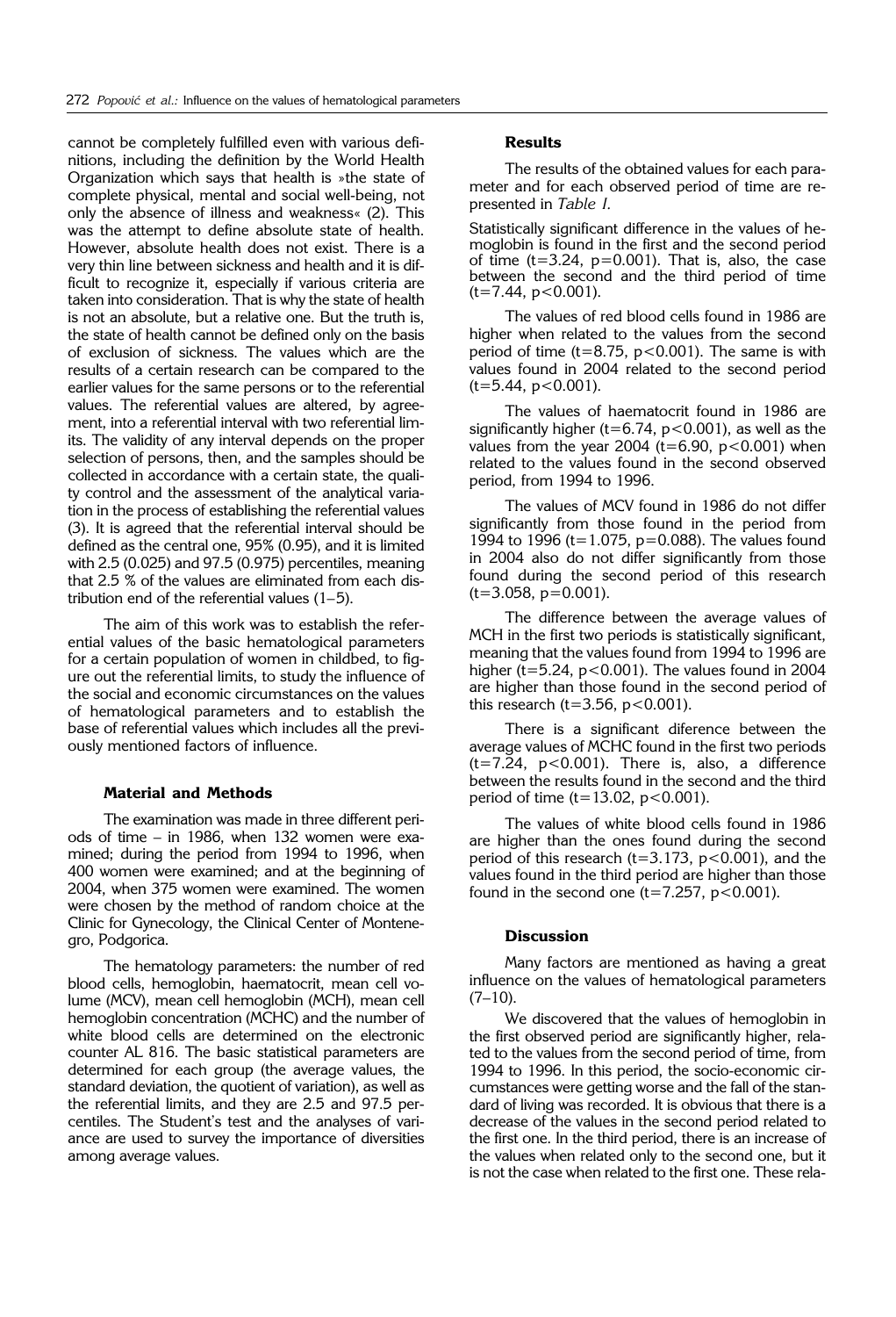| Table I Statistical parameters calculated from the values obtained for each parameter and for each observed period |  |
|--------------------------------------------------------------------------------------------------------------------|--|
|--------------------------------------------------------------------------------------------------------------------|--|

| Parameters<br>period             | N   | $\overline{\mathbf{x}}$ | Sd    | CV(%) | 2.5-th percentile | 97.5-th percentile |
|----------------------------------|-----|-------------------------|-------|-------|-------------------|--------------------|
| Hb, g/L                          |     |                         |       |       |                   |                    |
| 1986                             | 132 | 102.1                   | 15.97 | 15.6  | 70.8              | 133.4              |
| 1994-1996                        | 400 | 97.1                    | 15.43 | 15.9  | 66.8              | 127.2              |
| 2004                             | 375 | 105.2                   | 13.41 | 12.75 | 78.9              | 131.5              |
| Rbc $\times$ 10 <sup>12</sup> /L |     |                         |       |       |                   |                    |
| 1986                             | 132 | 3.90                    | 0.58  | 14.9  | 2.78              | 5.03               |
| 1994-1996                        | 400 | 3.47                    | 0.47  | 13.5  | 2.55              | 4.39               |
| 2004                             | 375 | 3.68                    | 0.55  | 14.9  | 2.60              | 4.76               |
| Hct, L/L                         |     |                         |       |       |                   |                    |
| 1986                             | 132 | 0.32                    | 0.052 | 16.2  | 0.22              | 0.43               |
| 1994-1996                        | 400 | 0.29                    | 0.043 | 13.8  | 0.21              | 0.38               |
| 2004                             | 375 | 0.31                    | 0.038 | 12.42 | 0.23              | 0.38               |
| MCV, fl                          |     |                         |       |       |                   |                    |
| 1986                             | 132 | 83.4                    | 8.65  | 10.4  | 66.4              | 100.3              |
| 1994-1996                        | 400 | 84.8                    | 8.57  | 10.1  | 68.0              | 101.6              |
| 2004                             | 375 | 82.8                    | 9.61  | 11.6  | 64.0              | 101.6              |
| MCH, pg                          |     |                         |       |       |                   |                    |
| 1986                             | 132 | 23.6                    | 3.34  | 12.7  | 19.8              | 32.9               |
| 1994-1996                        | 400 | 28.1                    | 3.40  | 12.1  | 21.4              | 34.8               |
| 2004                             | 375 | 29.2                    | 5.08  | 17.4  | 19.2              | 39.2               |
| MCHC, g/L                        |     |                         |       |       |                   |                    |
| 1986                             | 132 | 316                     | 25.9  | 8.2   | 265               | 367                |
| 1994-1996                        | 400 | 330                     | 17.3  | 5.2   | 296               | 364                |
| 2004                             | 375 | 344                     | 11.9  | 3.5   | 321               | 367                |
| Wbc $\times$ 10 <sup>9</sup> /L  |     |                         |       |       |                   |                    |
| 1986                             | 132 | 12.47                   | 4.29  | 34.4  | 4.06              | 20.88              |
| 1994-1996                        | 400 | 11.32                   | 3.34  | 29.5  | 4.78              | 17.86              |
| 2004                             | 375 | 13.18                   | 3.78  | 28.4  | 5.78              | 20.58              |

tions are completely compatible with the social and economic changes in the country (11, 12).

A group of scientists from Turkey (13) analyzed the influence of the social and economical status on the values of hematological parameters in a group of children who were between 7 and 14 years of age. They paid an special attention to the way the educational level of the parents, per capita income in a infections they had before, influence the hematological values. They discovered that a lower educational level of the parents causes a significant decrease of the values of haematocrit and hemoglobin  $(p<0.01)$ , while the decrease of the values of MCV is not so significant (p<0.05). Per capita income did not have an influence so significant as it was believed to have. Making a comparison between theirs and someone else' s results, Turkish scientists came to a conclusion that the referential values of one population

could not be used to elaborate the results of some other population because there would be more anemic children in that population.

How the social status influences the presence of anemia during pregnancy was the subject of a research carried out among the population of pregnant women and women in childbed in western Jerusalem (14). The presence of anemia was recorded in 19% of the cases and it was significantly increasing along with the age of the woman, the number of deliveries she had had, and it was directly connected with her social and class status.

A research carried out in North Carolina (15) showed that pregnant women and women in childbed, regardless of their race, were exposed to the same risk of getting nutritional anemia. The cause was the same for both races, and it was the inade